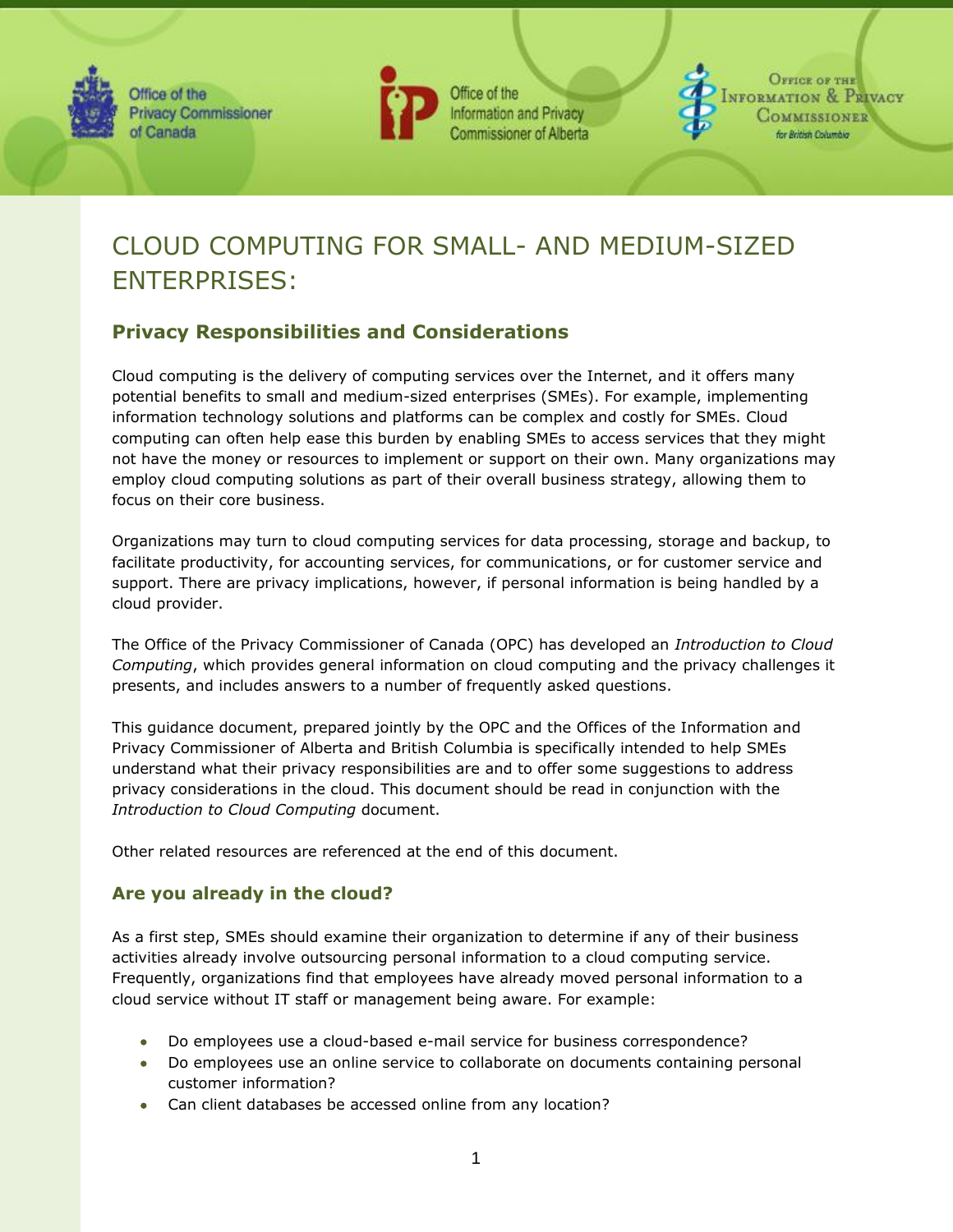### **Consider the risks & benefits of moving to the Cloud.**

Cloud computing is a type of outsourcing. While cloud computing may provide efficiencies, as noted above, there are potential risks related to the use of a cloud service provider. If an organization chooses to outsource personal data for processing or other services to a cloud service provider, it remains accountable for protecting its customers' personal information and it must be transparent about its information management and privacy practices.

Organizations must ensure they fully understand their obligations under Canada's private sector privacy legislation, including those under certain provincial privacy legislation<sup>1</sup>, and they need to carefully assess the risks against the benefits. Organizations considering a cloud computing service should carefully consider *what* information will be stored in the cloud and *why*. Organizations must consider the sensitivity of the personal information and carefully assess all the risks and implications involved in outsourcing personal data to the cloud. This assessment should also take into account whether the cloud is a public cloud, community cloud, private cloud or hybrid cloud, as defined in the OPC's *[Introduction to Cloud Computing](http://www.priv.gc.ca/fs-fi/02_05_d_51_cc_02_e.cfm)*.

The sensitivity of the information, the type of cloud, and the contractual arrangements should all play a key role in an organization's decision to move, or not to move, personal information to the cloud. It may be beneficial to consult a professional for assistance in assessing the risks of using a cloud service provider.

## **Take accountability into account. What does the contract say?**

Under Canada's private sector privacy legislation, an organization that collects personal information from an individual is accountable for the personal information even when it is outsourced for processing to third-party providers. What this means is that all businesses in Canada, regardless of their size, are ultimately accountable for the personal information they collect, use and disclose even if they outsource personal information to a service provider that operates in the cloud.

Organizations sometimes find that cloud providers present "take it or leave it" contracts. In other words, the provider sets the parameters of the relationship, and the contracting organization is required to go along with it in order to use the service. This tends to be the case with free online services offered by cloud providers. The concern is that the terms of service that govern the relationship with the cloud service provider sometimes allow for more liberal usage of personal information and retention practices, and these standard contract clauses may not be sufficient to allow SMEs to meet their privacy obligations. Moreover, it may be problematic if the cloud provider is able to unilaterally change the agreement, limit its liability for the information, and/or subcontract to various other providers.

<sup>1</sup> The *Personal Information Protection and Electronic Documents Act* (PIPEDA) and substantially similar provincial laws, including, Alberta's *Personal Information Protection Act* (PIPA); and British Columbia's *Personal Information Protection Act* (PIPA). Although the specifics of all three pieces of legislation may differ, they are all deemed to be substantially similar in content and contain the same fundamental principles. In some provinces, an organization may be subject to specific notification requirements in accordance with provincial privacy legislation. In Alberta for example, there are specific breach notification requirements and requirements to notify individuals when personal information is transferred to a service provider located outside of Canada.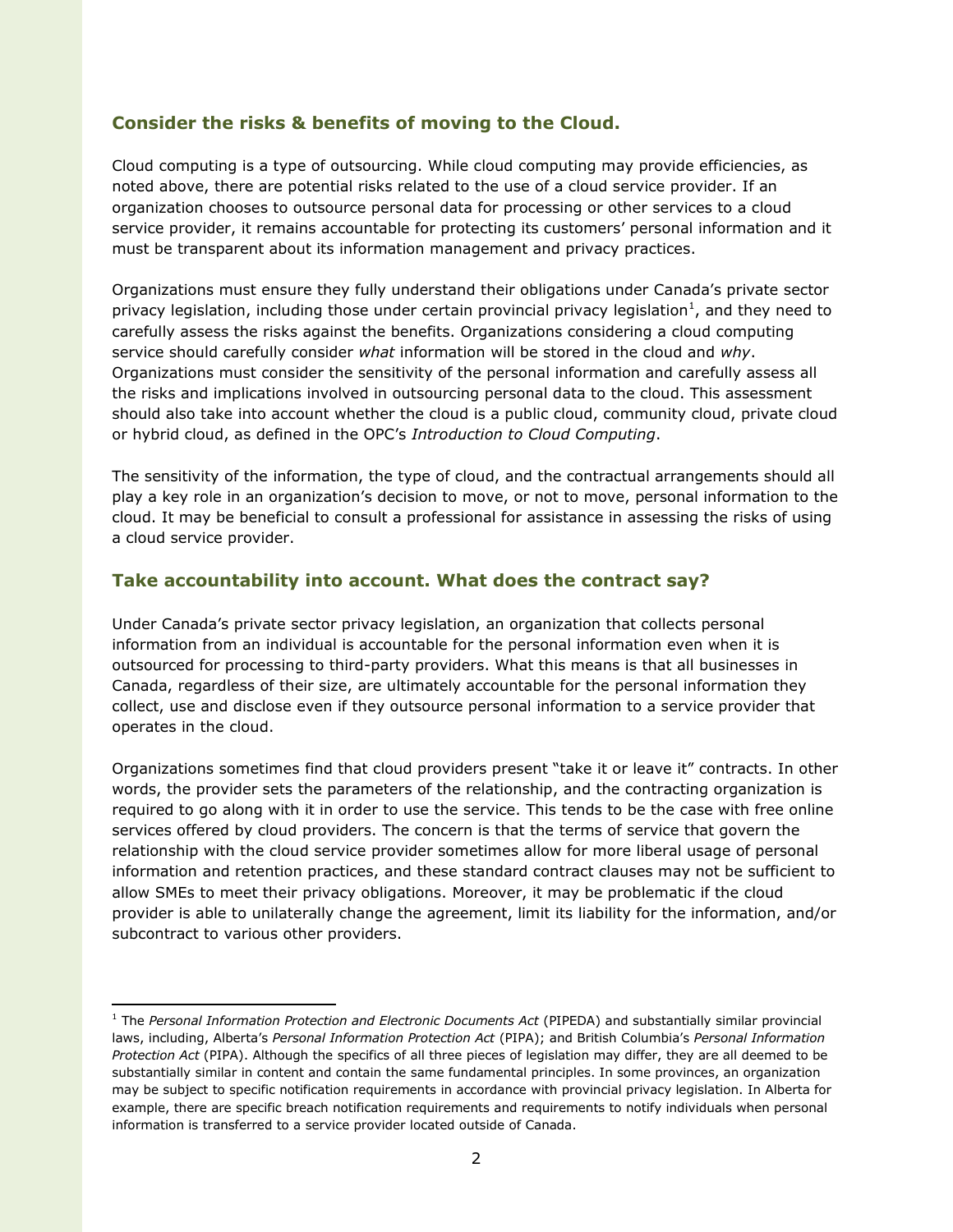SMEs in particular might be more likely to encounter a 'take it or leave it' situation than larger organizations that have more resources to push back on such contracts, or set up a private cloud. Still, the accountability remains with the outsourcing organization even if the service is free, or if the cloud provider sets a "take it or leave it" contract. As noted in the *[Introduction to](http://www.priv.gc.ca/fs-fi/02_05_d_51_cc_01_e.cfm)  [Cloud Computing](http://www.priv.gc.ca/fs-fi/02_05_d_51_cc_01_e.cfm) – FAQs*, any organization using a cloud service must carefully review the cloud provider's terms of service and ensure that the personal information it entrusts to the provider will be treated in a manner consistent with its privacy obligations under relevant privacy legislation. In short, SMEs must use contractual or other means to ensure that personal information is appropriately handled and protected by the cloud provider. The bottom line? If you are not comfortable with what a particular cloud provider is proposing, you should not transfer personal information entrusted to you by your customers to that provider. You should push back, or take the time to shop around for a better solution. Check out other providers and confer with other similar businesses or your industry association to see what options may be available.

For additional guidance on accountability, consult *[Getting Accountability Right with a Privacy](http://www.priv.gc.ca/information/guide/2012/gl_acc_201204_e.asp)  [Management Program](http://www.priv.gc.ca/information/guide/2012/gl_acc_201204_e.asp)*, which was prepared jointly by the Offices of the Information and Privacy Commissioners of British Columbia and Alberta, and the Office of the Privacy Commissioner of Canada.

## **Is the cloud secure?**

Security in the cloud is of paramount importance. Massive online databases are attractive to cybercriminals, and Internet services have proven to be difficult to protect. Organizations must protect personal information with safeguards appropriate to the sensitivity of the information they handle. Tools such as Privacy Impact Assessments (PIA) or Threat Risk Assessments (TRA) could be valuable to help make assessments of safeguards. In order to ensure that personal information is protected, organizations using cloud computing services should:

- **Limit access to the information and restrict further uses by the provider.** Set parameters for restricted access and use of personal information that is appropriate for the context and sensitivity of the information. Find out if personal information will be segregated or stored in the same database as information from the cloud provider's other clients. Ensure access to personal information is only granted to those who need it to do their job. Ensure that access to personal information is logged in protected audit trails. Do *not* assume that the provider's general terms of service or policies will be adequate to establish such restrictions, review them carefully.
- **Ensure that the provider has in place appropriate authentication/access controls.** Stronger methods of authentication are recommended, such as multi-factor authentication<sup>2</sup>. The level of authentication should be commensurate with the risk to the personal information being protected. Ensure there are procedures and technical controls to manage who has access rights to the personal information.
- **Manage encryption.** Understand what type of encryption method is being used and identify where data is encrypted or unencrypted at each stage (e.g., data in transit, data at rest). Conduct an assessment of the risks associated with any lack of encryption.

 $\overline{a}$ <sup>2</sup> Refer to our *[Guidance on Identification and Authentication](http://www.priv.gc.ca/information/guide/auth_061013_e.cfm)* for an explanation of multi-factor authentication.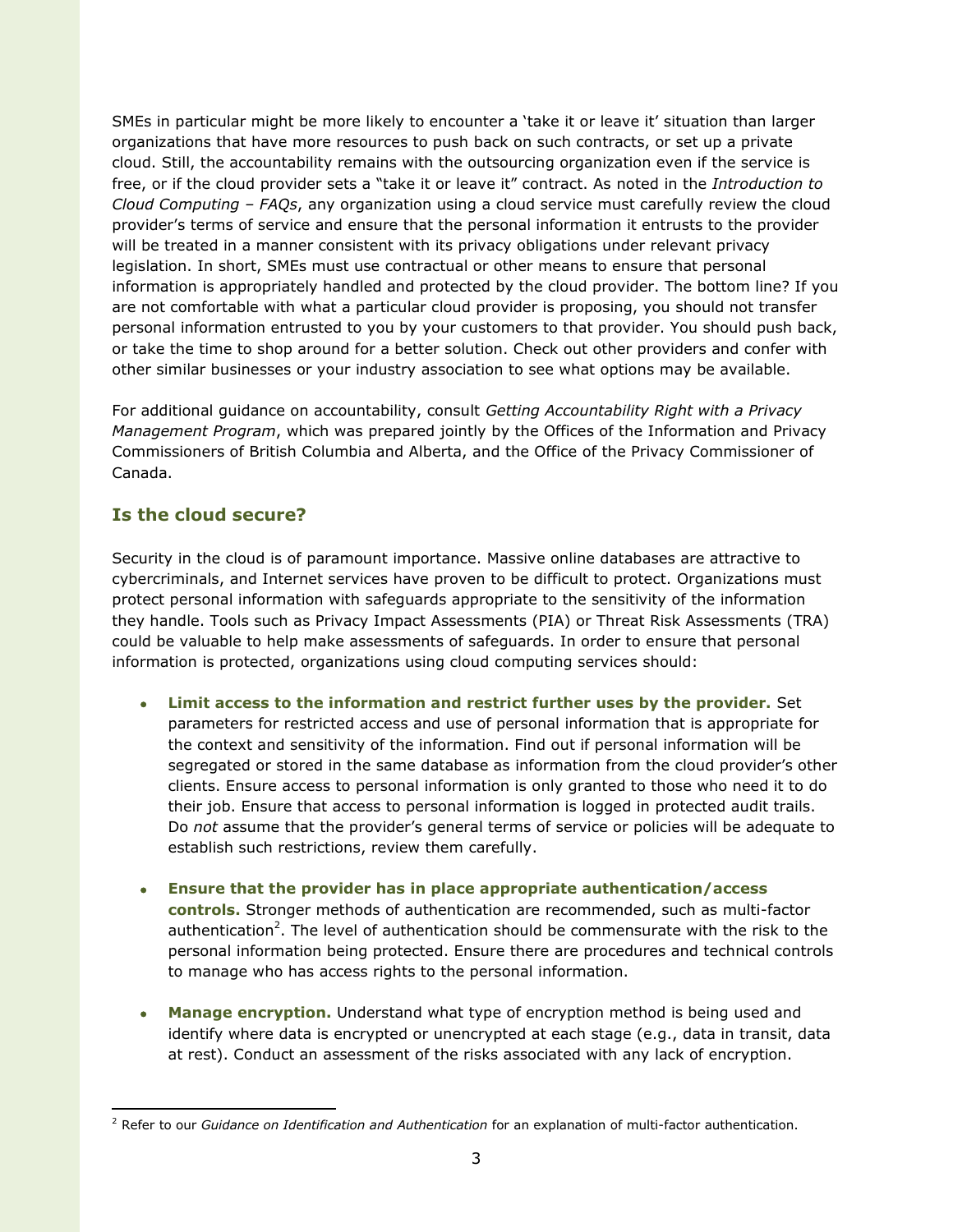Determine if the encryption method is adequate and the access to encryption keys is properly managed. Risks may be reduced if organizations encrypt personal information before it is sent to the cloud provider.

- **Ensure that there are procedures in place in the event of a personal information breach or security incident.** These should include technical and organizational measures that will be implemented in the event of accidental or deliberate loss, or unauthorized access or disclosure of personal information. Ensure there are provisions in the agreement with the cloud provider that specify when it will provide notification to the organization in the event of a security breach. Organizations subject to breach notification requirements will want to ensure the contract is clear about when the cloud provider is to provide reports on breaches in order for it to meet its legal obligation<sup>3</sup>.
- **Ensure that there are procedures in place in the event of an outage to ensure business continuity and prevent data loss.** Business continuity plans should be clearly documented in the contract.
- **Ensure periodic audits are performed.** It is important for an organization to have some measure of oversight over a cloud provider's policies and practices. Ensure the cloud provider logs all accesses and uses of personal information. Audits should be conducted periodically to inspect access logs and confirm that physical locations where personal information is processed and stored are inspected. Organizations should verify practices and procedures to ensure the provider is handling personal information in accordance with the agreements in place and request evidence of effective auditing and timely response to security incidents.
- **Have an exit strategy.** Ensure the termination procedures permit the transfer of personal information back to the organization and require that the cloud provider securely delete all personal information within reasonable and specified timeframes.

If your organization needs help evaluating its personal information protection readiness, you can consult the *[Securing Personal Information: A Self-Assessment Tool for Organizations](http://www.priv.gc.ca/resource/tool-outil/security-securite/english/AssessRisks.asp?x=1)*, which was prepared jointly by the Offices of the Information and Privacy Commissioners of British Columbia and Alberta, and the Office of the Privacy Commissioner of Canada.

#### **State your purpose. Do you have your customer's consent?**

An organization needs to ensure that appropriate consents have been obtained if it plans to outsource personal information to a third-party cloud provider. If an organization has obtained an individual's consent to collect and use personal information for a specific purpose, it does not need separate consent when outsourcing to a cloud provider to process the information for the *same purpose* outlined at the time of collection. Ideally, at the time of collection, organizations should inform customers in clear and understandable language that their information may be processed by a third-party service provider.

 $\overline{a}$ 

 $3$  In some provinces, an organization may be subject to specific breach notification requirements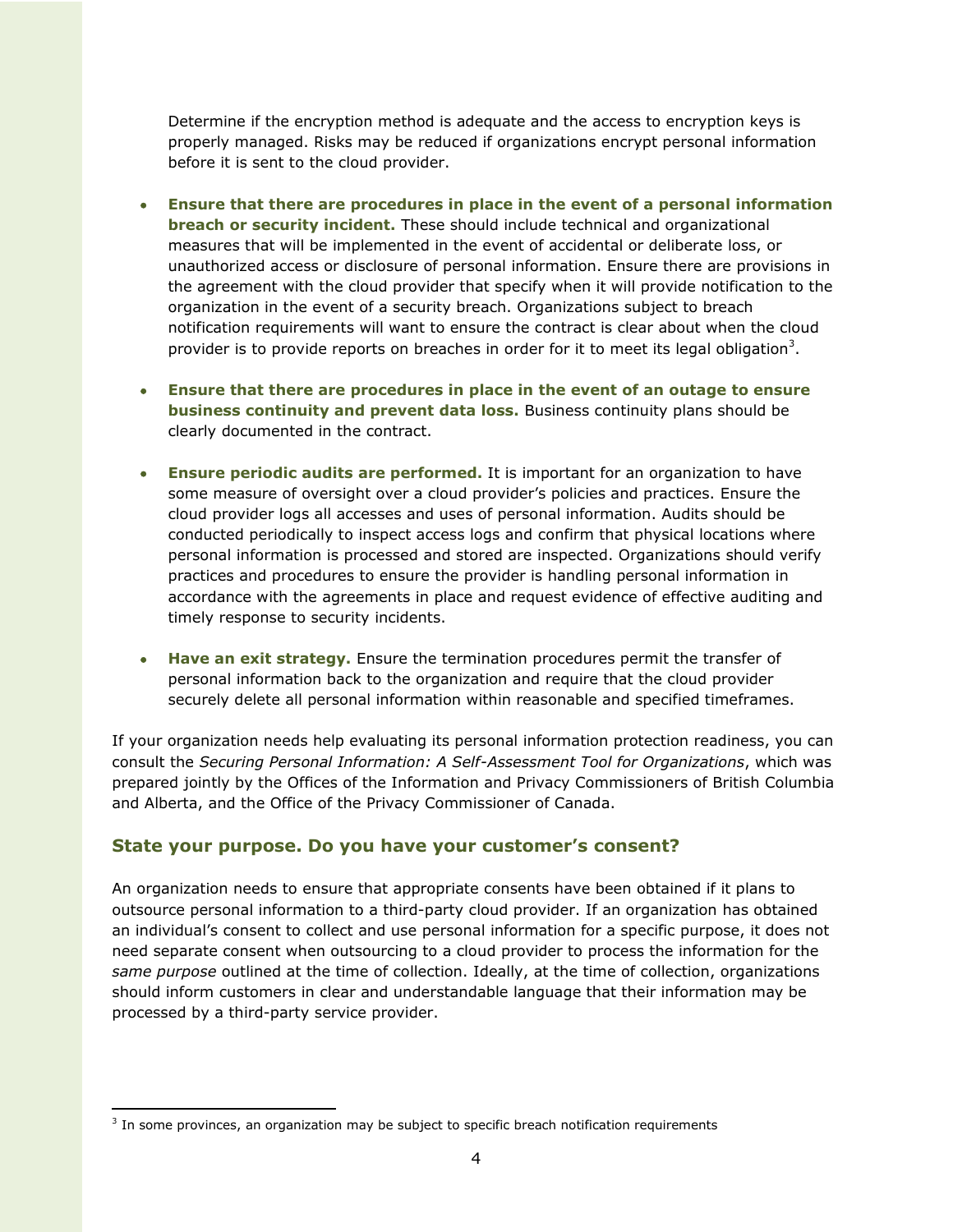## **Establish limits. Have you specified what the cloud provider can do with the data?**

Organizations need to be cautious about "function-creep", where a cloud provider may use the information for purposes other than those for which it was collected. Organizations need to maintain control over personal information that is sent to a cloud provider, and take steps to prevent and limit secondary uses of personal information. However, if there is concern that the contractual arrangement would permit the cloud provider to use the information for other reasons (such as targeted advertising) *separate consent* would be required from customers for any secondary or new uses of their personal information.<sup>4</sup>

Before moving personal information to the cloud, organizations need to:

- **Clarify what, if anything, the prospective cloud provider will do with the information.** Will it analyze the data for its own purposes? Will it sell it? Will it subcontract certain activities related to the cloud service? Will the data be segregated or stored with data from the provider's other clients? Ensure that these activities will not result in a violation of privacy obligations and raise any concerns you have directly with the cloud service provider.
- **Seek customers' consent for new uses of their personal information.** If the cloud provider purports to use the personal information for purposes other than the specific purposes for which the personal information was initially collected, then separate consent for that new use is required. If customers do not consent, or revoke consent, you need to ensure that you can comply with their requests.
- **Always keep in mind the reasonable expectations of the individual.** What would your customers think of the proposed uses? You need to maintain the trust of your customers, while providing them with the best possible service and protection.

## **Transparency is key. What will your customers expect?**

 $\overline{a}$ 

Individuals will expect that their personal information is protected, regardless of where it's processed or stored, and will also expect an organization to be transparent when personal information is outsourced to a cloud provider. Organizations should use clear and understandable language to inform individuals that their personal information will be transferred to a cloud provider, that their personal information may be stored or processed in a foreign country and that it may be accessible to law enforcement and national security authorities of that jurisdiction.

<sup>4</sup> However, there are limited exceptions that may apply in certain circumstances, for example, when new uses or disclosures are authorized by law.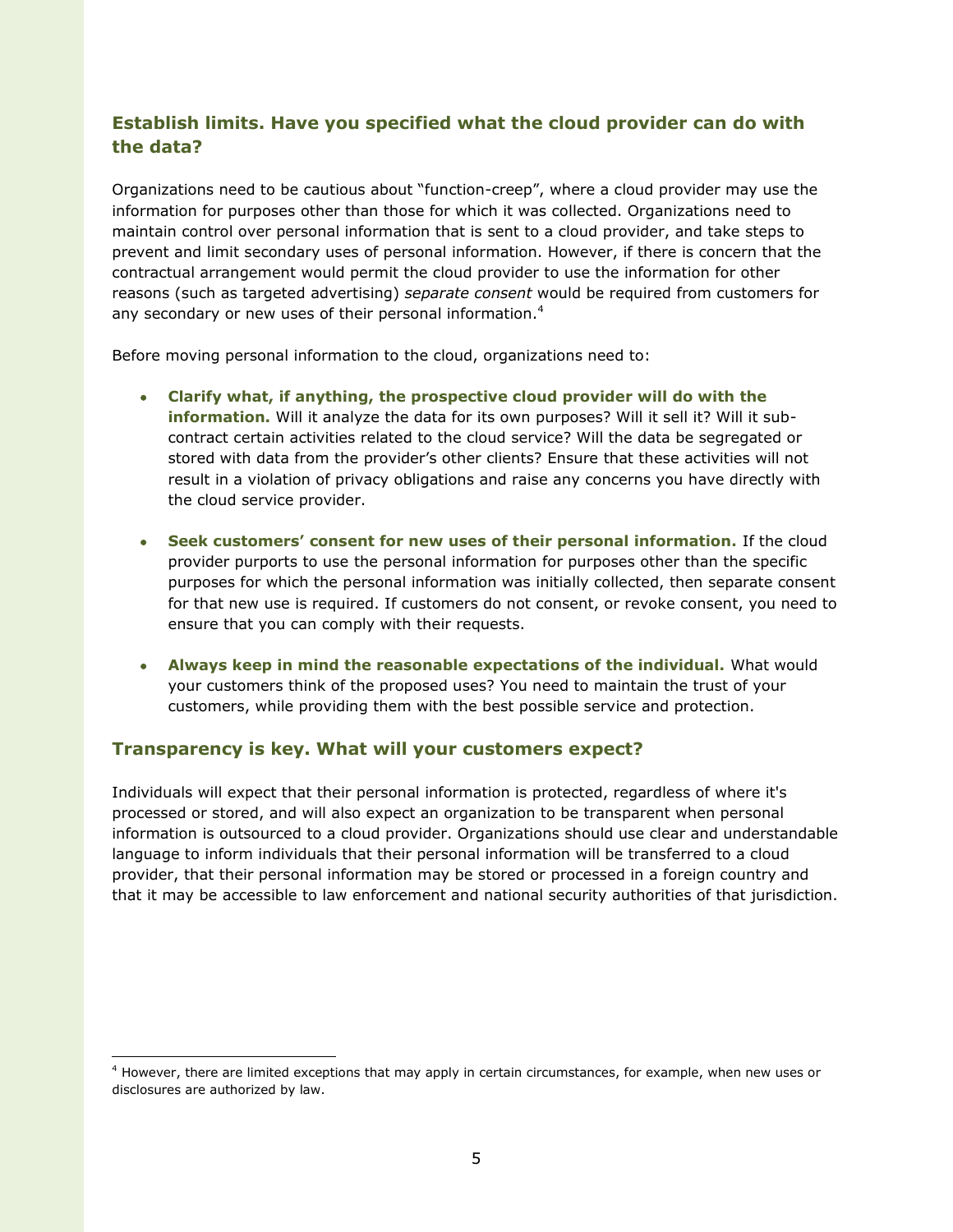## **The cloud crosses borders. Do you understand how the law will apply?**

Canada's private sector privacy legislation does not prohibit organizations in Canada from transferring personal information to an organization in another jurisdiction for processing.<sup>5</sup> However, organizations should consider the sensitivity of the personal information they plan to outsource and evaluate the potential risks that may occur when moving personal information outside the country. Organizations need to recognize that personal information that is transferred to another country is subject to the laws of that jurisdiction. In the case of cloud computing, data that is outsourced may be physically located in several jurisdictions. Moreover, the cloud provider's backup servers could be in a different physical location than the primary servers. It is important to understand where the data will reside to fully comprehend the legal regimes for protecting personal information, and the circumstances under which data may be accessed by foreign courts, government agencies, and law enforcement.

It is also important to be aware of the limitations for obtaining judgements and enforcing contracts. No contract, no matter how well crafted, can override the laws of the foreign jurisdiction. *Moreover, generally an organization can only enforce the provisions of a contract against the other party to the contract, and not third-parties.* In a foreign jurisdiction, obtaining judgements to enforce contracts may be difficult and costly for the outsourcing organization. It may prove to be equally difficult to enforce a judgement in a foreign jurisdiction.

For additional guidance on transborder data flows, see the OPC's *[Guidelines for Processing](http://www.priv.gc.ca/information/guide/2009/gl_dab_090127_e.pdf)  [Personal Data Across Borders](http://www.priv.gc.ca/information/guide/2009/gl_dab_090127_e.pdf)*. These considerations apply whether an organization is moving data into the cloud, or otherwise transferring personal information across borders.

## **It's important to maintain control. Are you in the driver's seat?**

Organizations have obligations under privacy laws that include enabling customers to access their personal information, request corrections, and resolve issues and complaints. Accordingly, an organization must ensure that its relationship with the cloud provider allows it to meet these obligations under privacy law. For example, the organization must have the ability to access data at any time (including backups and archives), make corrections, and investigate any allegations of non-compliance with privacy obligations. In the event of a breach, organizations will also want control over the procedures to notify affected individuals.

Outsourcing the handling of personal information to a cloud provider means that the cloud provider will have custody of the personal information. As such, an organization needs to be cautious that it does not lose control of the personal information transferred to the cloud provider. Maintaining control means that data ownership is clearly defined in the contract and includes statements about what the provider can do with the personal information and what will happen to the personal information if the provider ceases to operate. Part of maintaining control also means that an organization has the ability to terminate the contract, retrieve the data from the cloud provider, and have the cloud provider attest that no personal information is retained in its systems, or any of its subcontractor's systems.

 $\overline{a}$ 

<sup>&</sup>lt;sup>5</sup> However, it's important to understand specific legal obligations that exist under some provincial privacy laws. For example, Section 13.1 (2) of Alberta's *Personal Information Protection Act* requires organizations to provide notice to individuals at or before the time of collection of their personal information, if their personal information will be transferred to a service provider located outside of Canada. The notice must be in a form and contain the information specified section 13.1 (3) of Alberta's *Personal Information Protection Act*.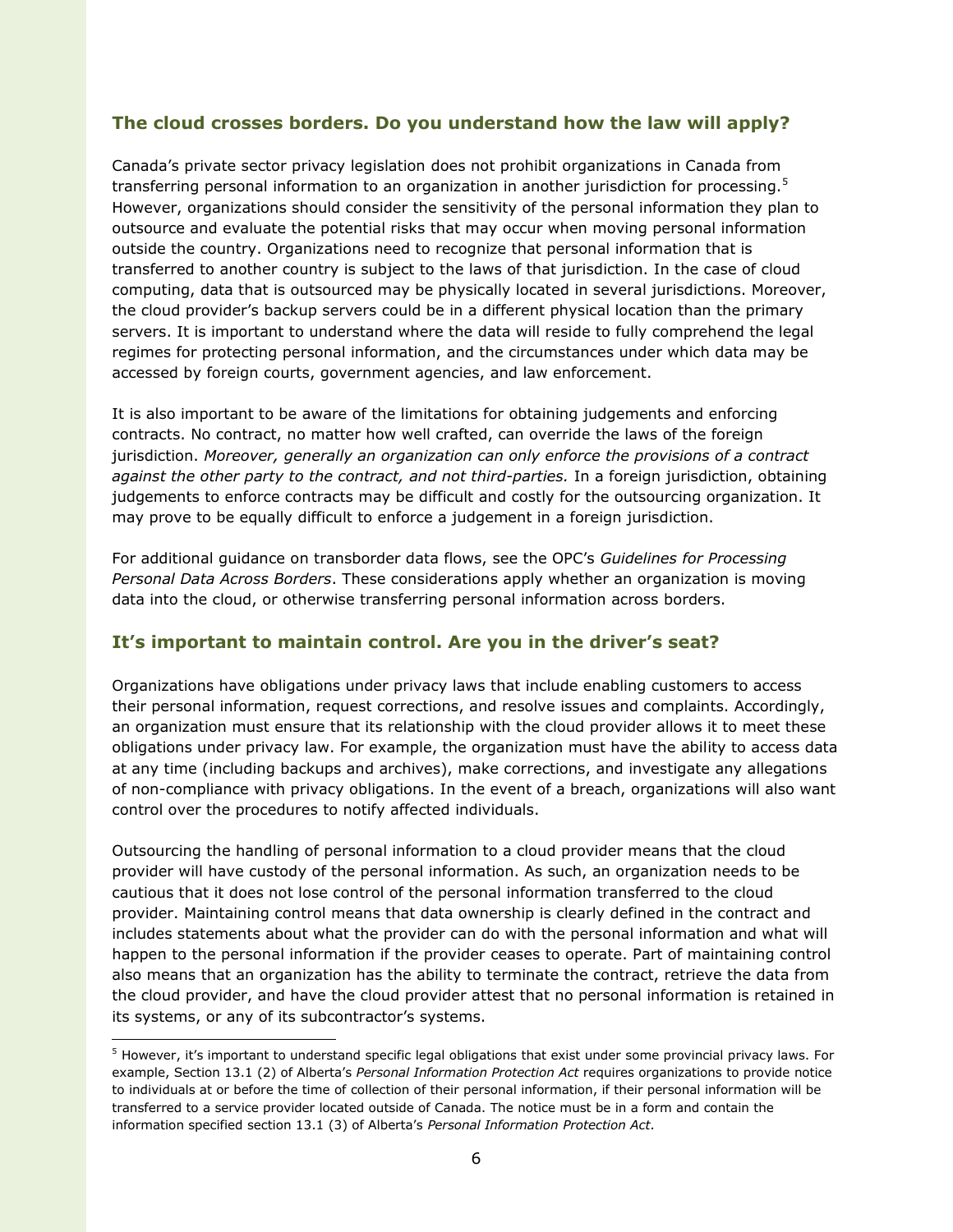Portability is a key component of control; portability refers to the ability to move data across different platforms with minimal integration issues. If the provider uses proprietary formats it may be more difficult for an organization to move the data back in-house or to another provider.

Organizations might also find it useful to use a cloud provider that has a person designated with responsibility for privacy. This person would ideally be identified in a contract and be accessible should the organization have any questions or concerns, or need to re-evaluate policies and procedures.

## **Make an informed decision.**

Organizations must take care to fully assess the benefits, risks, and implications for privacy when considering a cloud computing solution. In a separate annex we have compiled a list of some\* key questions that organizations should take into account when shopping for a cloud computing solution.

For more information and guidance, please see:

- 1) *[Fact Sheet: Introduction to Cloud Computing:](http://www.priv.gc.ca/fs-fi/02_05_d_51_cc_e.pdf)*
	- [http://www.priv.gc.ca/resource/fs-fi/02\\_05\\_d\\_51\\_cc\\_e.asp](http://www.priv.gc.ca/resource/fs-fi/02_05_d_51_cc_e.asp)
- 2) *Reaching for the Cloud(s):*
	- [http://www.priv.gc.ca/information/pub/cc\\_201003\\_e.asp](http://www.priv.gc.ca/information/pub/cc_201003_e.asp)
- 3) *The Report on the 2010 Office of the Privacy Commissioner of Canada's Consultations on Online Tracking, Profiling and Targeting, and Cloud Computing:*
	- [http://www.priv.gc.ca/resource/consultations/report\\_201105\\_e.asp](http://www.priv.gc.ca/resource/consultations/report_201105_e.asp)
- 4) *[Guidelines for Processing Personal Data Across Borders:](http://www.priv.gc.ca/information/guide/2009/gl_dab_090127_e.cfm)*
	- [http://www.priv.gc.ca/information/guide/2009/gl\\_dab\\_090127\\_e.asp](http://www.priv.gc.ca/information/guide/2009/gl_dab_090127_e.asp)
- 5) *[Securing Personal Information: A Self-Assessment Tool for Organizations](http://www.priv.gc.ca/resource/tool-outil/security-securite/english/AssessRisks.asp?x=1)* (prepared jointly by the Offices of the Information and Privacy Commissioners of British Columbia and Alberta, and the Office of the Privacy Commissioner of Canada):
	- http://www.priv.gc.ca/resource/tool-outil/security-securite/english/AssessRisks.asp?x=1
- 6) *Guideline [on Identification and Authentication:](http://www.priv.gc.ca/information/guide/auth_061013_e.cfm)*
	- [http://www.priv.gc.ca/information/guide/auth\\_061013\\_e.asp](http://www.priv.gc.ca/information/guide/auth_061013_e.asp)
- 7) *Getting Accountability [Right with a Privacy Management Program:](http://www.priv.gc.ca/information/guide/2012/gl_acc_201204_e.asp)*
	- [http://www.priv.gc.ca/information/guide/2012/gl\\_acc\\_201204\\_e.asp](http://www.priv.gc.ca/information/guide/2012/gl_acc_201204_e.asp)

\* This list is intended as a guide and is *not an exhaustive risk analysis*. It is an organization's responsibility to fully assess the risks/benefits that are specific to its context, and in some cases, it may be beneficial to consult a professional.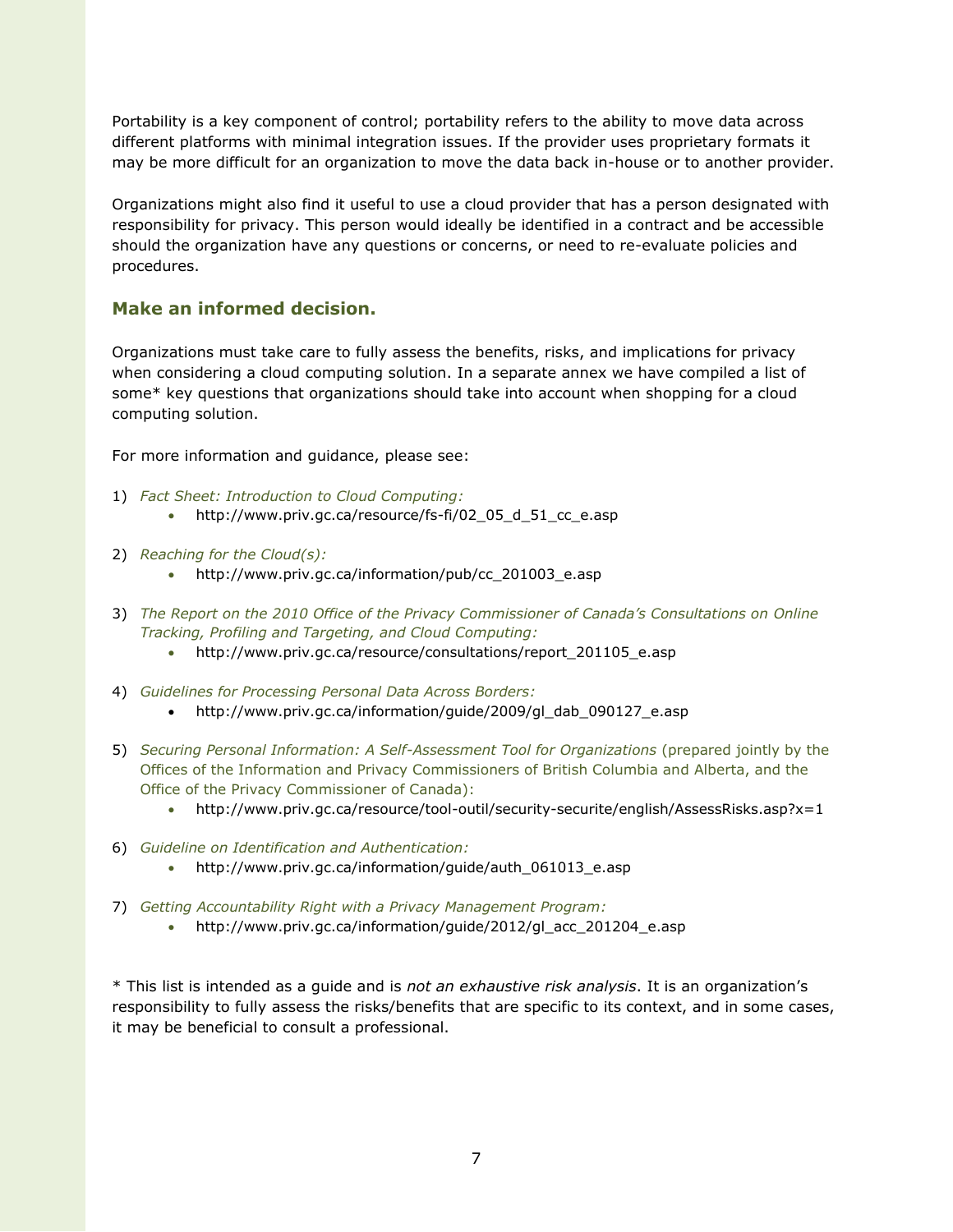# **Cloud Computing Key Questions**

#### **Why the cloud?**

- What information do you plan to outsource and why?
- How sensitive is the personal information?
- What are the benefits and what are the risks and privacy implications for your customers?
- What are the risks to your company?
- What are your privacy obligations under relevant privacy legislation?
- What are the implications for your customers if their data is compromised?

#### **Accountability – contract clauses**

- Does the contract address all aspects of privacy compliance?
- Does your organization control the information, including how it is used, how it is accessed, and how long it will be retained?
- Who has control of the personal information if your organization, or the cloud provider, ceases to operate?
- Will the cloud provider subcontract services, which may involve access by, or transfer of information, to another provider?
- Will you be able to review the provider's processes and procedures?
- Has the cloud provider claimed limited liability in the event of a breach?
- Are there termination procedures that will allow you to recover personal information?
- Do the termination procedures require the cloud provider to securely delete personal information within reasonable and specified timeframes?

#### **Security**

- Will the data be segregated or stored with data from other organizations that use the same cloud provider?
- When and how is the information encrypted? Is the method adequate?
- What are the risks at the points where information is not encrypted?
- What are the procedures for authentication? Are they adequate relative to the sensitivity of the information?
- Are there policies and procedures that restrict access to the data?
- What are the technical and organizational measures that will be implemented in the event of accidental or deliberate loss of data, or unauthorized access or disclosure?
- What are the notification procedures in the event of a security breach?
- Do you have the ability to obtain evidence of effective auditing?
- What is the disaster recovery plan?
- Have you outlined an exit strategy?